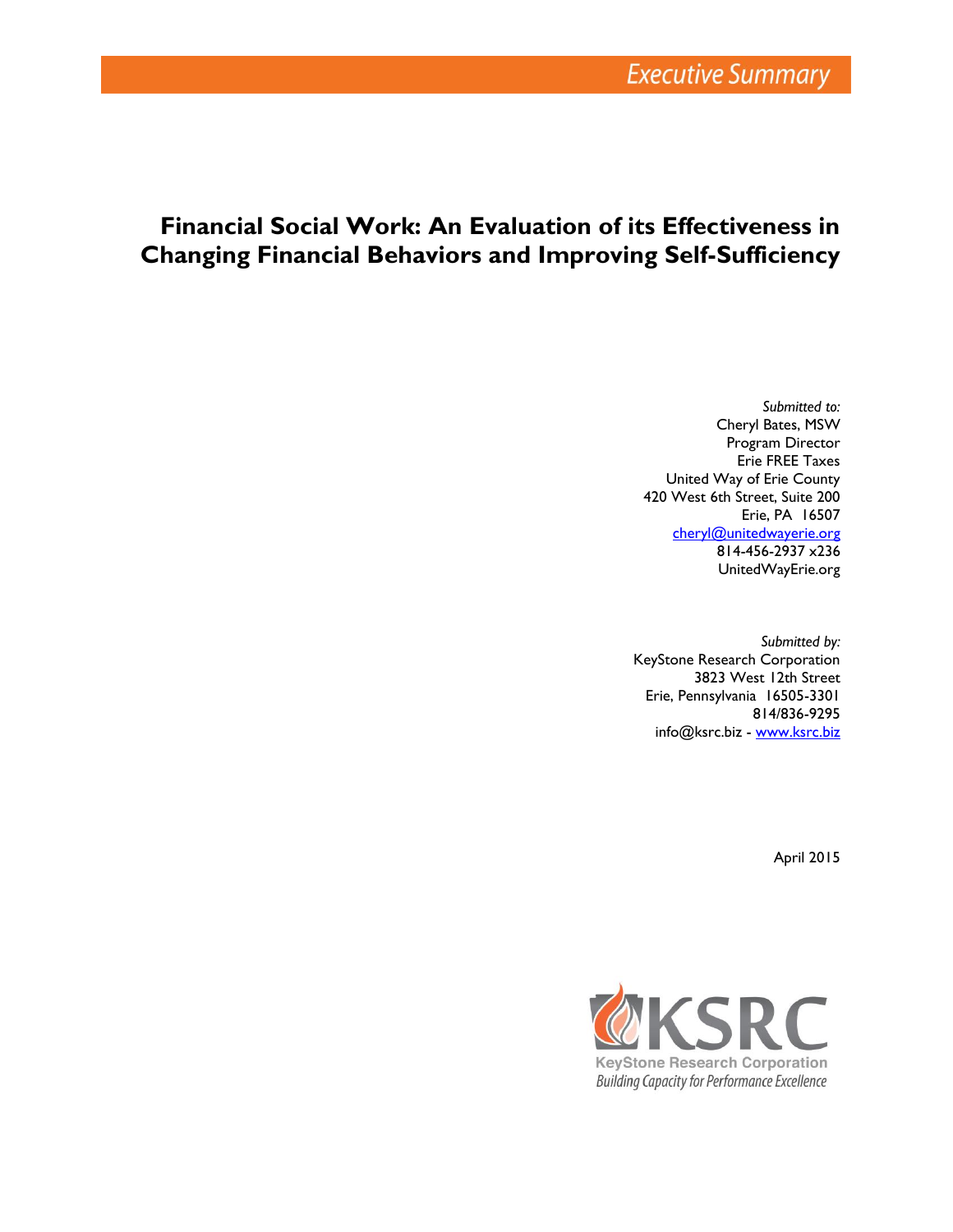### **Acknowledgements**

In 2012-2014, a coalition of four providers serving low-income families and offering financial literacy training in Erie, PA worked together under the United Way Erie Free Taxes, the local Volunteer Income Tax Assistance and Earned Income Tax Credit program, to pilot a promising approach to changing financial behaviors among low-income families. The four social service providers included: Stairways Behavioral Health, Erie DAWN, SafeNet, and Community Shelter Services.

This project was made possible through the support and dedicated resources of the United Way of Erie County, including an anonymous United Way donor, and The Erie Community Foundation. Without their support, this project and its evaluation would not have been possible.

As well, Reeta Wolfsohn, CMSW at the Center for Financial Social Work, provided invaluable guidance and support to the agencies in their training of case managers and implementation of the project. The management staff at each of the agencies, Kathy Hubbard at SafeNet, Marueen Dunn at Erie Dawn, Pat Herr and Community Shelter Services, and Kim Stuke at Stairways, are thanked for their collaboration during the early stages of implementation to troubleshoot to make decisions about operational issues. They also provided important input in the development of the evaluation plan and assistance in data collection throughout the project's duration.

Finally, for her perseverance, dedication, patience, and leadership in moving this project forward, we thank Cheryl Bates, Program Director of Erie Free Taxes. Without her continual support, this project would not have been completed.

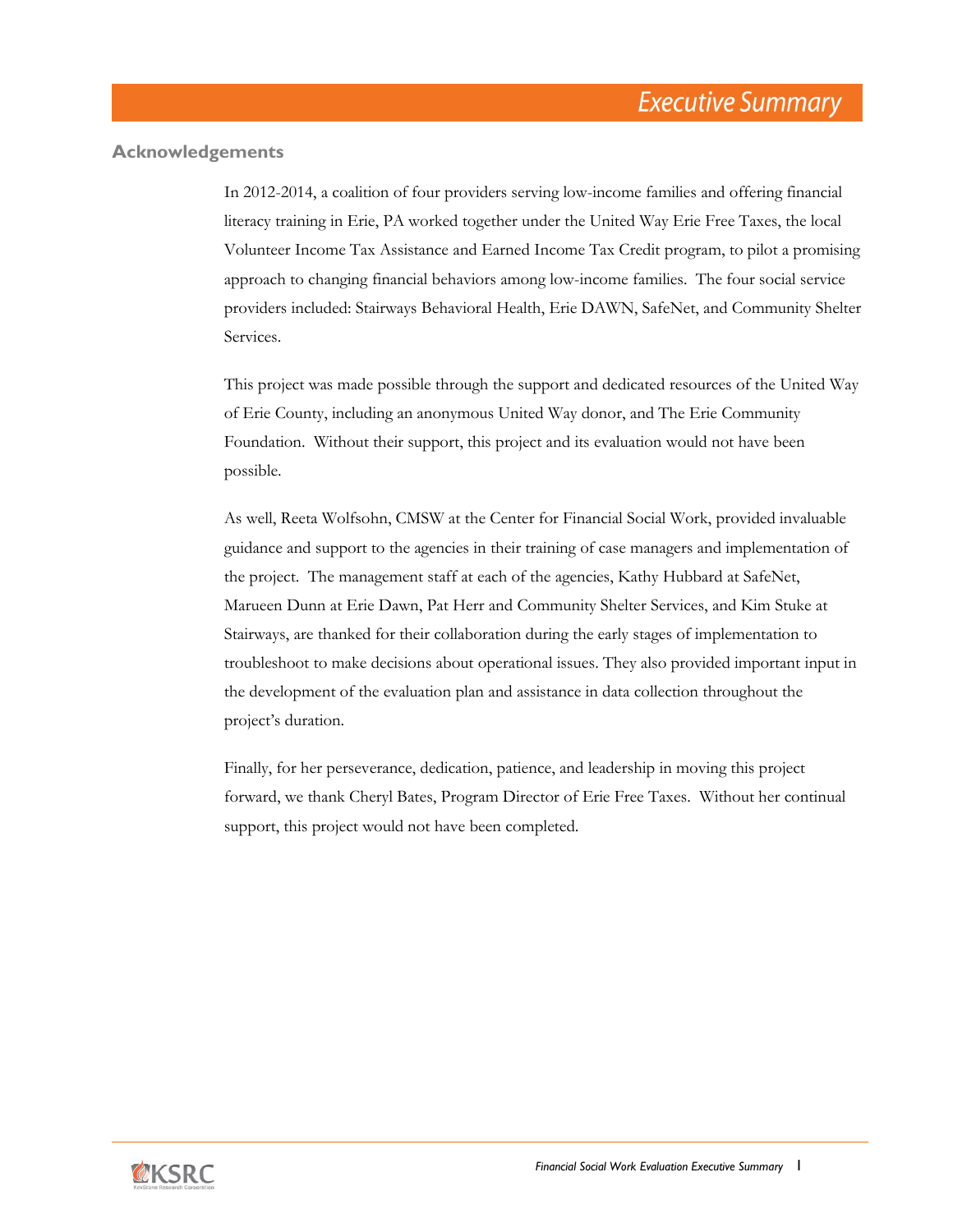## **1.0 Background and Purpose of the Financial Social Work Program**

Financial Social Work (FSW), an approach to financial literacy, was implemented with approximately 45 families over the two-year time period. Its goal was to create sustainable, long-term financial behavioral change that supports self-sufficiency and financial stability in individuals and families via education, motivation, and support. FSW was designed to help lowincome families learn and internalize more productive financial behaviors. The organizations committed to training staff members in this psycho-social orientation to financial literacy and integrating this approach into their work.

The specific research questions that were established included the following:

- Have the FSW Program participants increased their knowledge of financial concepts/terms?
- Have the FSW Program participants improved their efficacy regarding the ability to change their own financial behavior?
- Have the FSW Program case managers increased their efficacy regarding their ability to change the financial outcomes for participants?
- Have the FSW Program participants (as applicable):
	- 1. Improved their financial behaviors with respect to: accessing mainstream resources to improve their financial situation; establishing a set of banking services; tracking personal spending; balancing their checkbook; reducing their personal spending; developing and implementing a personal savings and spending plan; living within a balanced budget; and reducing their debt?
	- 2. Moved out of transitional housing to permanent housing?
	- 3. Improved their employment situation?
- Have the FSW Program participants increased their long-term self-sufficiency, with respect to these domains: access to services; career resilience—employment and training; childcare; debt; education; emotional wellness; housing; income; legal; life skills (financial matters); life skills (setting goals and resourcefulness); physical health; safety (community); safety (relational); support system; and transportation?

In addition to these research questions related to outcomes for both participants and case managers, data were gathered regarding satisfaction with the program, overall, as well as with

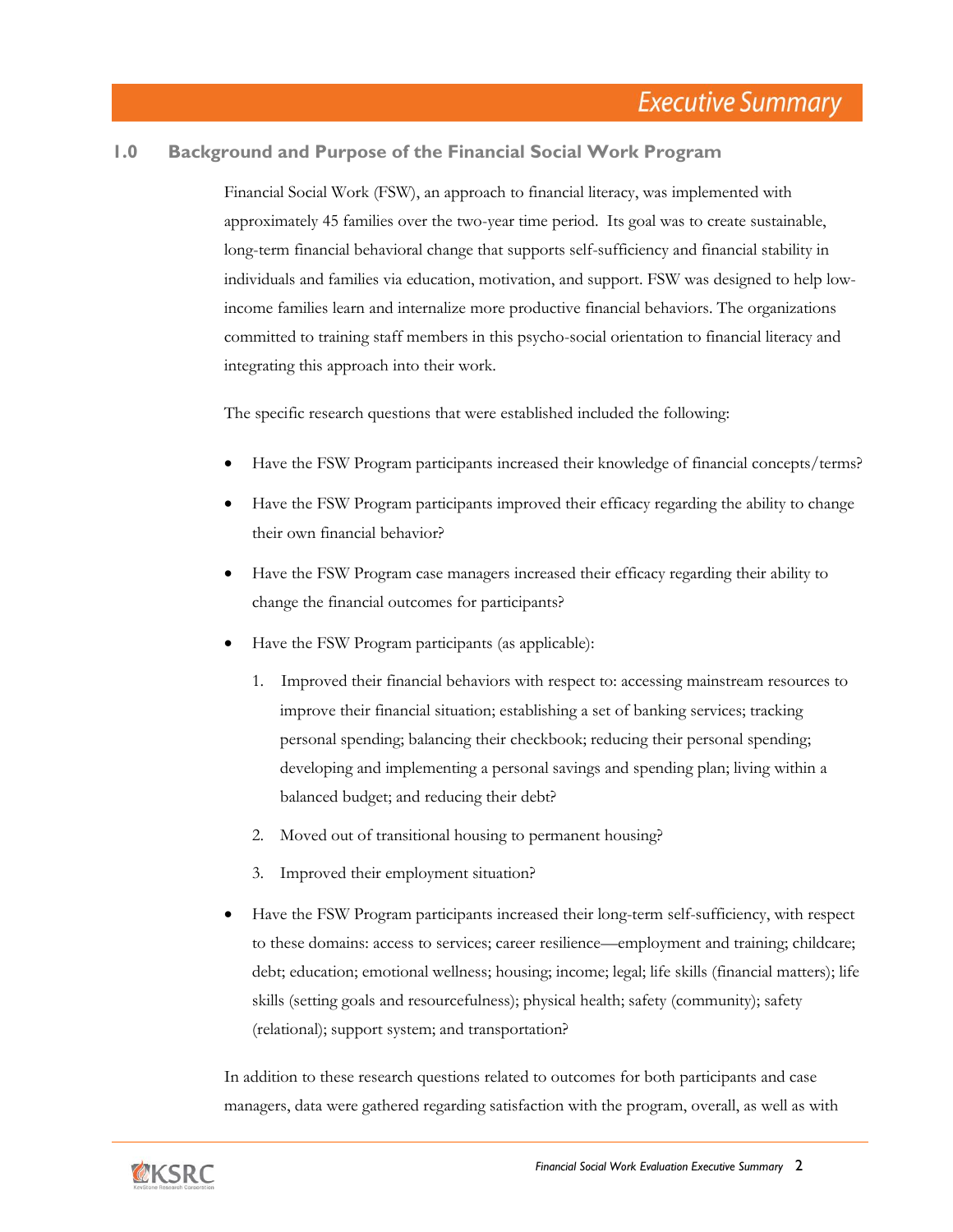the various components of its implementation. The feedback from both groups provide additional insight into what works or doesn't work with respect to the FSW Program and areas where improvements can be made.

## **2.0 Evaluation Design**

This evaluation used a pre-post quasi experimental design. Prior to the clients' participation in the evaluation of the FSW Program, they were asked to sign an informed consent document, which detailed their rights and obligations as a research participant.

The research instruments used to gather the data included the following:

*Client Knowledge Review*: Assessed participant's knowledge of basic financial matters that were learned throughout the program; it was administered prior to intake and after graduation.

*Client Performance Form*: Collected demographics of participant, dependents in household, and self-sufficiency according to identified domains. Self-sufficiency was separated into 17 domains, Used at intake (pre), discharge/graduation (post), and the 6-month follow up.

*Client Performance Form/Homework*: Two client homework documents for Employment Stability (3 of 17) and Debt (5 of 17) domains.

*Client Performance Form/Activities*: Used throughout the program to collect data on FSW activities, including completed assessments, workbook sessions, goals, and referrals throughout the program and 6-month follow up.

*Client Self-Efficacy*: Assessed participant self-efficacy on two scales, Financial Self-Efficacy and Self-Efficacy for Self-Regulated Learning, before the program, and at graduation/withdrawal.

*Case Manager Self-Efficacy:* Assessed case manager's self-efficacy regarding ability to change the financial outcomes for participants, before their training on the FSW curriculum and at the end of their participation in the program as a case manager.

*Client Satisfaction*: Assessed participant satisfaction with the program, completed at graduation/ withdrawal.

*Case Manager/Program Manager Satisfaction*: Assessed case/program managers satisfaction with the program, completed at the end of the program's implementation.

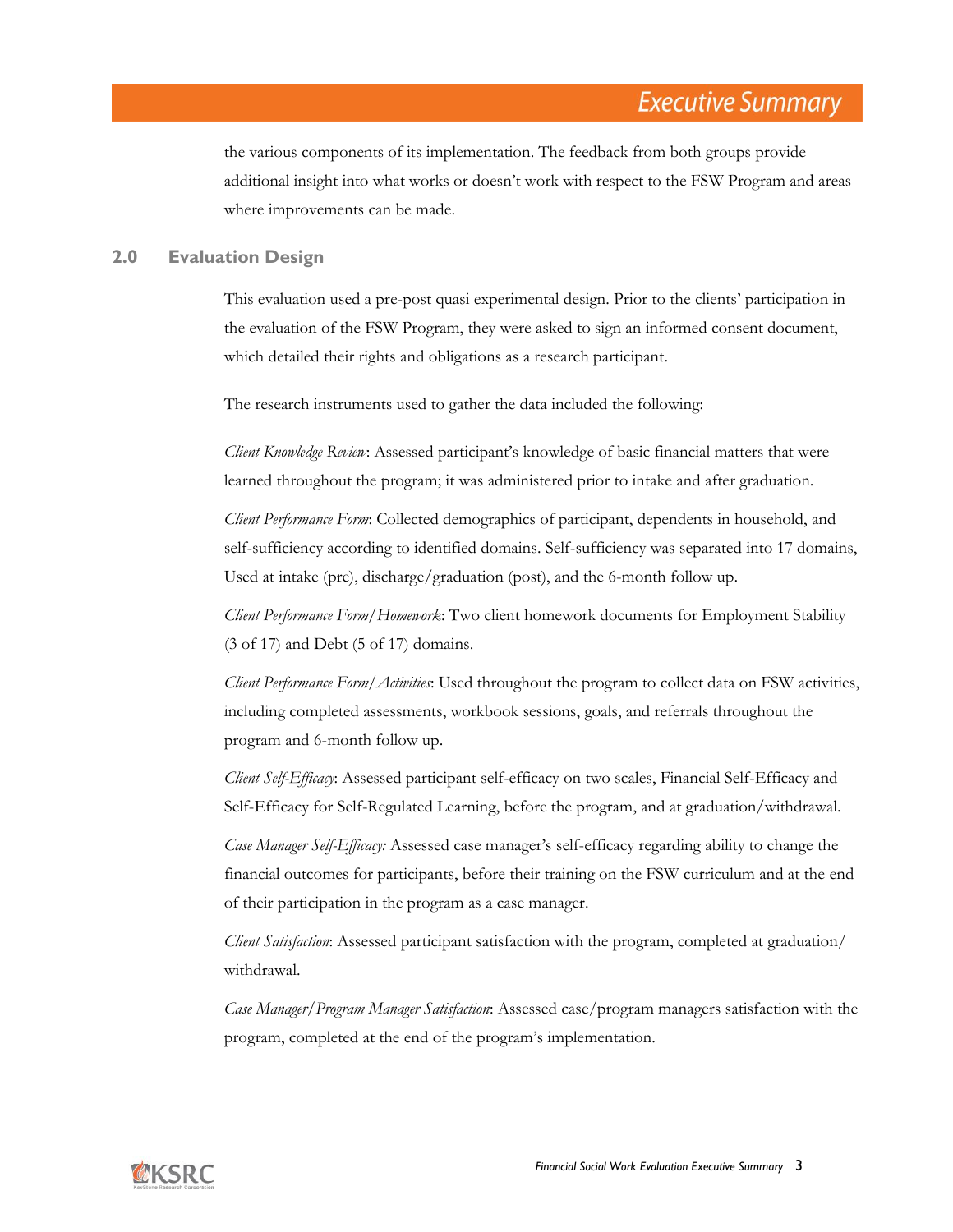#### **3.0 Results**

The FSW Program was implemented over a three-year period and the final evaluation report reveals a number of promising practices and outcomes for the participants, as well as further insight into ways in which future implementations can be improved and future research can contribute to the field.

**Finding1:** Participants significantly improved their understanding and knowledge of financial concepts and terms. Overall, the participants scored 68.3% on the knowledge pre-test and 77.4% on the post-test, which was a significant change over time ( $p \le 0.001$ ).

**Finding 2:** Overall, in three of the four agencies, the participants' confidence (self-efficacy) in performing various financial behaviors improved significantly from pre to post (*Significance @ ≤ 0.001).* On the other hand, confidence in being able to engage in self-regulated learning did not change significantly, which was already high at pre measurement.

**Finding 3:** Case managers significantly improved their levels of self-efficacy from pre to post in three out of the four assessment areas: efficacy to influence agency decision making ( $p \le 0.01$ *)* ; efficacy to influence client financial-related performance (p*≤ 0.05)*; and efficacy to create positive agency climate (p*≤ 0.05)*.

**Finding 4:** There was a significant change among the FSW Program participants with respect to use of banking services and their engagement in other positive financial behaviors, as evidenced by a change from pre (5.6) to post (7.0), significant at  $p \leq 0.001$ . The post score shows that there has been improvement in the participants' understanding of financial matters and ability to apply what they learned. However, the analysis of the 6 month follow up data showed that there was a leveling off from post to follow up with respect to ability to understand financial matters and apply what they learn.

**Finding 5:** There were significant change in the level of debt for the FSW participants from pre to post and follow up measures. The pre debt score for participants was a 5.0, compared to 6.2 at the end of the program, indicating significant improvement in debt level ( $p \le 0.01$ ). While this is improvement, both these scores represent a stable debt situation, in that income is below expenses, but the individual is actively involved in credit services. The follow up comparison for the group of participants with pre, post, and follow up debt data ( $n = 24$ ) goes from 5.63 (pre) to 6.71 (post), to 7.08 (follow up). The changes from pre to post and pre to follow up are

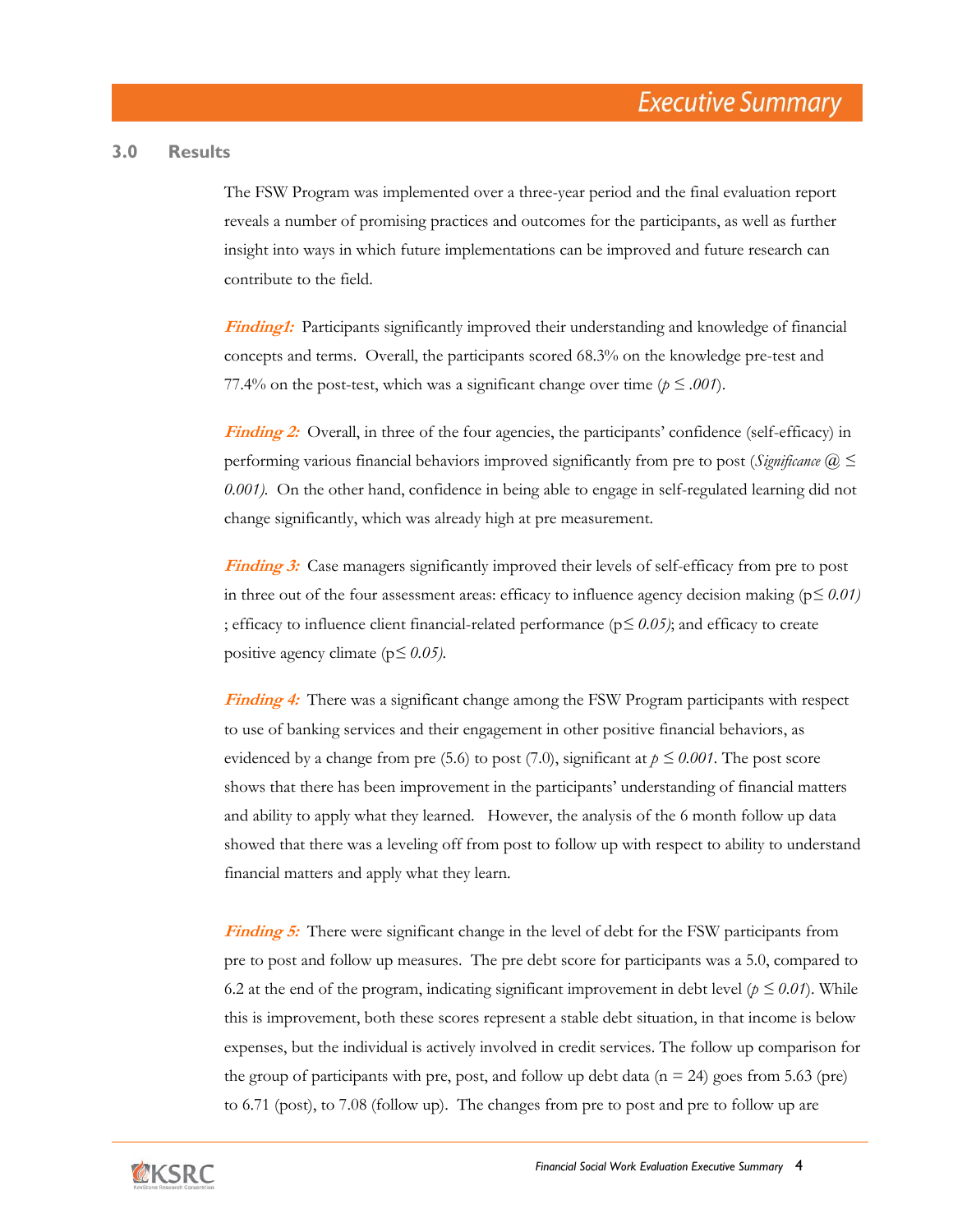significant ( $p \le 0.05$ ). Moreover, this represents movement into the safe level, indicating that income equals vital expenses and the individual is actively involved in credit counseling services.

**Finding 6:** There was no significant change in the FSW Program participants' housing situation. The housing pre score for the 40 participants with pre and post data was a 6.4, compared to 6.2 at the end of the program, indicating an insignificant decline. However, a score of 6 signifies that participants' housing is stable and that they are living in affordable private housing (50% or less of household income is spent on housing), but that their choice limited by moderate income. The comparison across time goes from 6.96 (pre) to 6.5 (post), then up slightly to 6.81. But, again, none of these changes are significant, indicating little impact on the participants' housing situation as a result of their participation in the FSW Program. However, it may not be reasonable to expect significant changes in a participant's housing in such a short period of time as their involvement in the FSW Program, particularly when already in a stable housing situation.

**Finding 7:** There are mixed results with respect to whether the FSW Program participants improved their employment situation. Compared to other self-sufficiency domains, employment stability was a serious challenge. The pre score, for the 39 participants with data at both time periods, was 4.3 compared to 4.1 (post), placing the participants in the vulnerable category at both time periods. No doubt, having little employment stability greatly contributed to the financial difficulties that these participants experienced. However, for the subset of participants with pre  $(3.13)/$  post  $(2.75)/$  follow up  $(4.04)$  scores (n=24), there was a significant change  $(p \le 0.05)$  from post (2.75) to follow up (4.04) time periods, although the participants employment stability was still vulnerable. The pre and post scores of 3.13 and 2.75 indicate that the participants, for the most part, were employed in temporary, seasonal, or part-time employment for 50-74% of the desired number of hours with no benefits. The post and follow up scores of 4.1 (for the 39 participants ) and 4.04 (for the 24 participants) represent employment in temporary, seasonal, or part-time employment for 75-99% of the desired number of hours with no benefits.

**Finding 8:** The career resilience/training domain also showed one significant change over time. While the overall change from pre to post was not significant (5.6 compared to 5.9), these scores indicate that the participants were just slightly below the stable category. This indicates, for the most part, that the participants have work histories of one to two years and some skills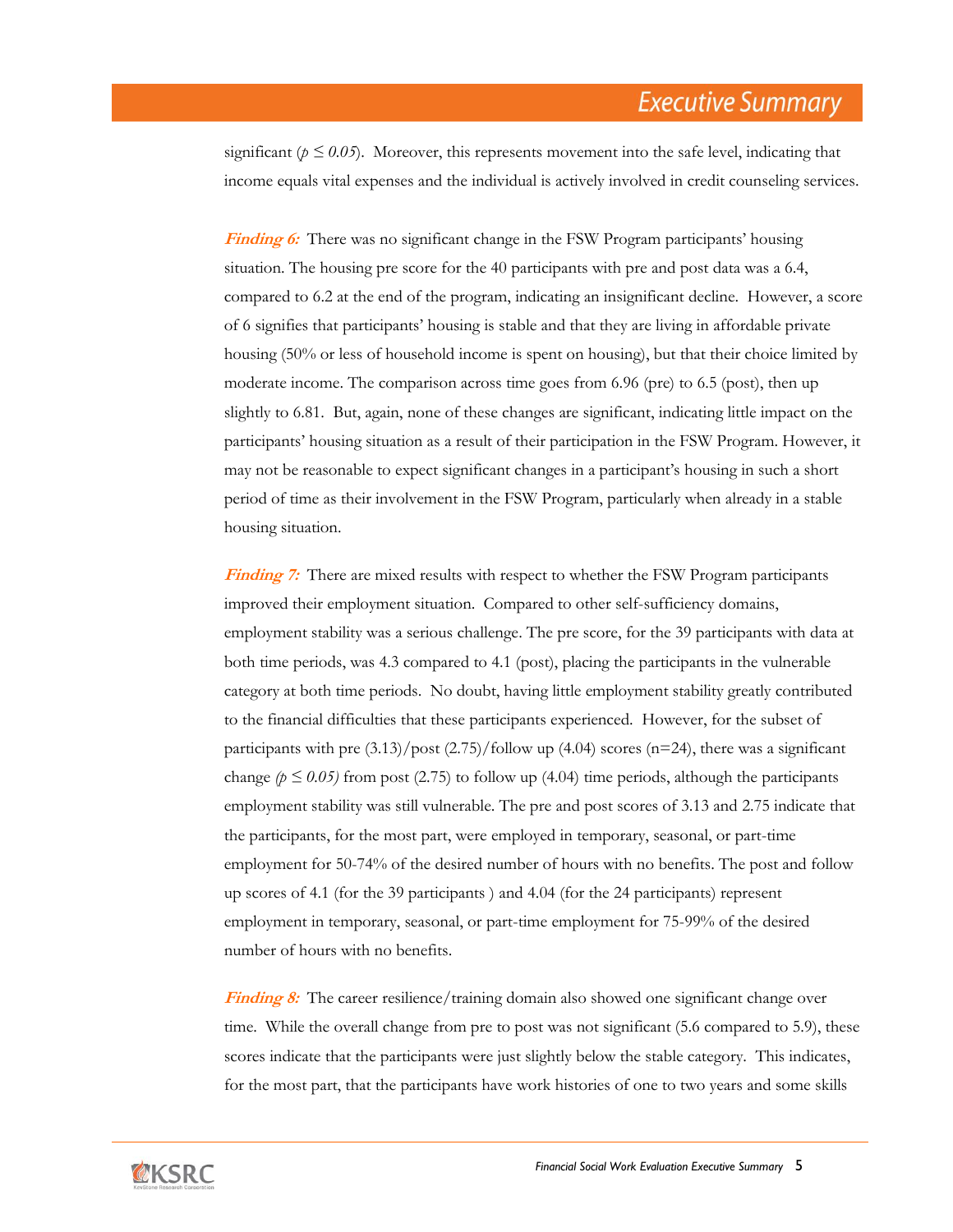that offer potential for obtaining a comparable position. However, the participants lack skills in one of the following areas: work readiness; and/or literacy, numeracy, or occupational skills in an occupation within a stable industry. These changes over time for the participants that have pre, post, and follow up data ( $n = 26$ ). The change over time went from 4.69 (pre), to 5.08 (post), to 5.88 (follow up), representing a significant change from pre to follow up ( $p \le 0.01$ ) and from post to follow up ( $p \le 0.05$ ). While this is a positive result with respect to these participants over time, scores in this range still fall slightly below the stable category.

**Finding 9:** There was a significant improvement ( $p \le 0.05$ ) for the 41 participants with data on self-sufficiency, from pre (6.84) to post (7.04). For the 26 participants with data at all three time periods their levels of self-sufficiency went from 6.93 (pre) to 7.15 (post) to 7.45 (follow up). The change from pre to follow up was significant at the  $(p \le 0.001)$  and the change from post to follow up ( $p \leq 0.05$ ).

**Finding 10:** The assessment of the FSW Program was quite good across all participants—with 83% rating the program as either good or excellent. With respect to recommending the program to others who want to achieve financial self-sufficiency, an overwhelming percentage (87.9 %) said "yes."

**Finding 11:** Participants as well as case/program managers were asked to rate the quality of various components of the FSW program, using a mean score from 1 to 4 with 1=poor and 4=excellent. Based on a participants' comparison of these mean scores, the support from the case manager (3.36) was rated the highest, followed by: 5-module workbook (3.12), personal financial goal plan development (3.02), referral to community resources (2.97), and access to short-term financial assistance (2.93).The case/program managers had a less favorable assessment of the program, with their mean scores hovering in the 2-3 range, compared to participants whose ratings were close to 3 or above. Case mangers rated theses components as following: the support from the case manager - 3.33, 5-module workbook - 2.23, personal financial goal plan development - 2.50, referral to community resources - 3.33, and access to short-term financial assistance -2.83.

On the positive side, one case manager indicated, "It is a very needed program and very unique. This was very well planned and very well organized. Financial literacy and the emotional piece that is key to some of our client's financial demise." On the negative side, case/program managers indicated that the workbook seemed dated; that the curriculum went beyond the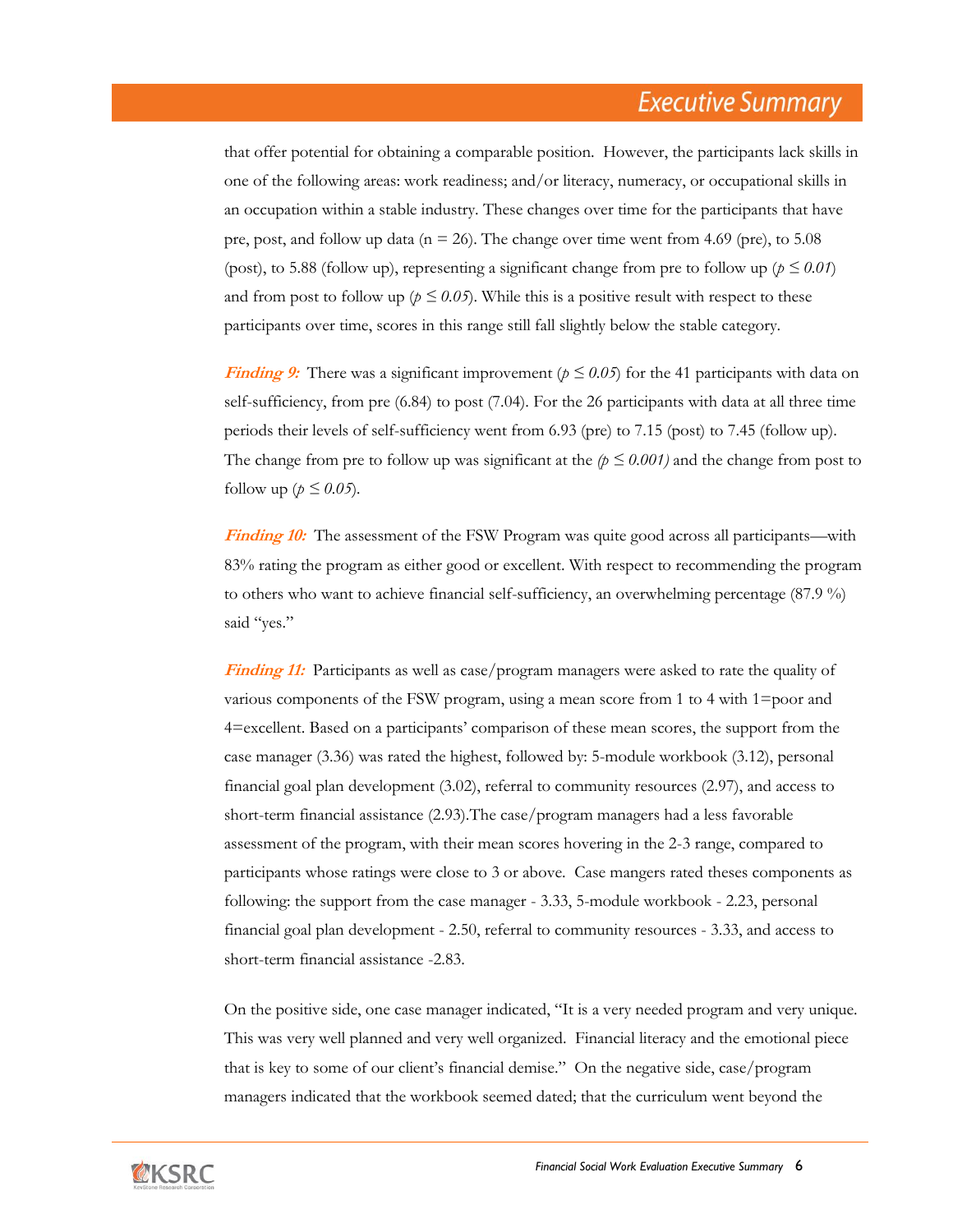basics needed by the clients to increase self-sufficiency; and that the workbook needed to eliminate the "fluff." In addition, it was noted that there were too many inspirational quotes and too many self-analysis exercises that left the participants feeling overwhelmed.

**Finding 12:** A series of questions asked participants about specific outcomes of their participation in the FSW Program. On a 4-point scale where  $1 =$  no,  $2/3 =$  somewhat and  $4 =$ yes, the participants were positive about what they achieved from the FSW Program, in that all identified outcomes were rated 3.47 or higher. The outcomes considered most valuable by the participants were that the program provided them with:

- A process for taking greater responsibility for their emotional well-being and financial future (3.72).
- Someone to ask questions of and to learn from (3.72).

The outcomes of least value to the participants were that the program provided them with:

- The financial knowledge, skills, tools, and insight to create a more stable and secure future  $(3.47).$
- The help with changing my behavior and relationship with money (3.47).

**Finding 13:** The participants' assessment of their case manager on various domains on a 4 point scale reveled positive ratings, with all the mean scores 3.32 or higher. The items most positively rated were that the case manager responded to the client's questions or concerns (3.68) and they were treated with respect (3.66). There were three items with the lowest mean score (3.32): knowledge of the FSW workbook; identifying strengths and using them to help reduce/eliminate financial problems; and using useful examples in working to improve financial behavior. Compared to the participants' assessment, case managers had slightly lower selfratings, although the two items rated the highest were the same ones that the participants rated highest—i.e., responding to questions or concerns (3.60) and being treated with respect (3.60).

#### **4.0 Conclusions and Recommendations**

As a pilot project, the FSW Program had a number of "bumps in the road" as it evolved over the three years of implementation. Initially, the plan was to collaborate across agencies and have regular meetings to discuss the project's implementation. Indeed, at the beginning this facilitated the joint decisions with respect to the best method of delivering the educational

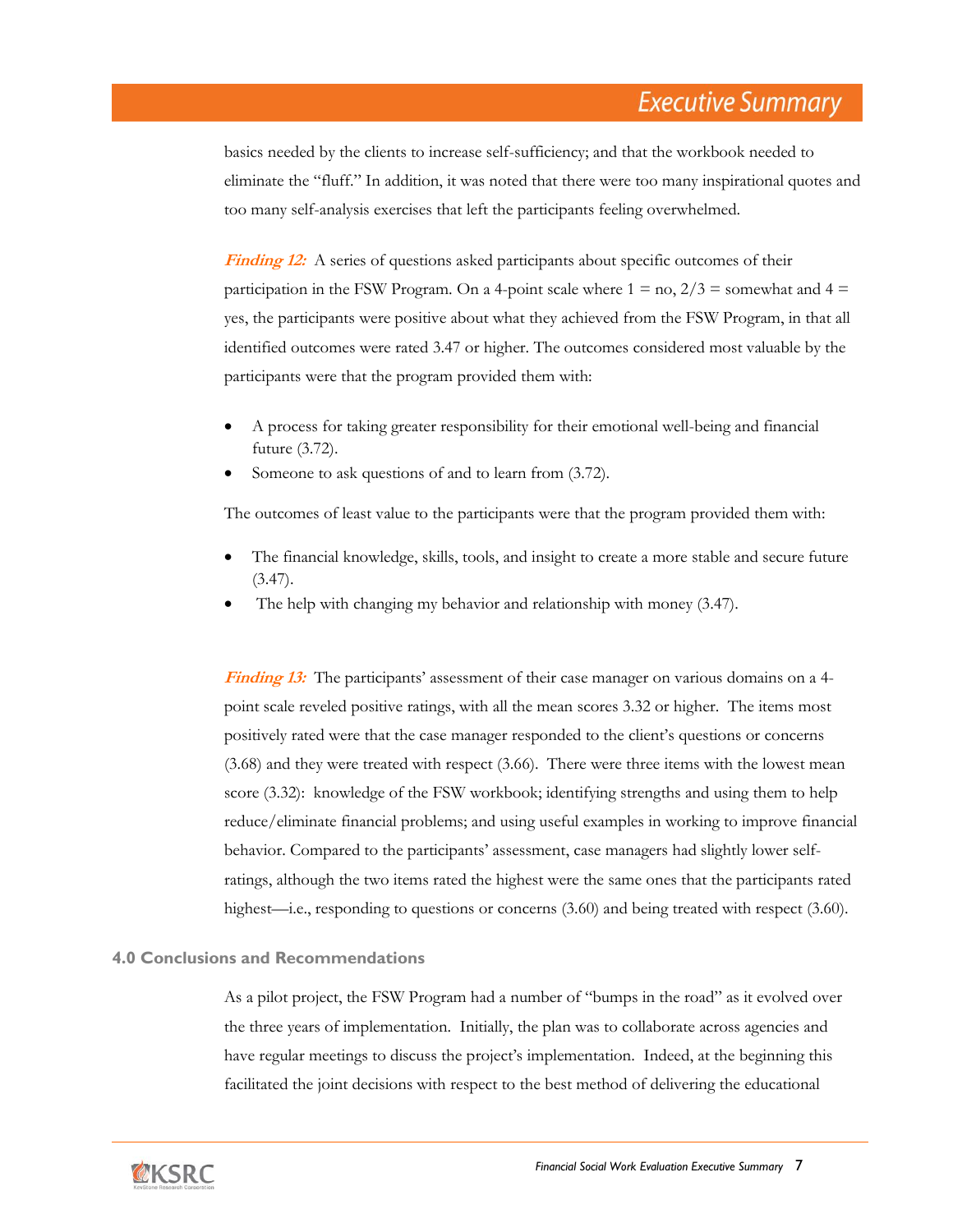component (i.e., one-on-one case manager/participant interactions vs. group sessions); the appropriate client for this program; the evaluation tools and methods of collecting data; and any other issues that came up.

However, it was difficult to maintain that momentum after the first cohort of participants completed the FSW Program. It was quickly learned that the clients at Community Shelter Services (CSS) were not good candidates for the program, as they are in a homeless shelter and for the most part, did not have any steady source of income. Hence, CSS soon bowed out of the project; given this, we were unable to collect any of the follow up data on the 4 participants from there and their case/program managers.

Second, it was soon decided to allow each agency to select the method of delivery that suited them best (e.g., one-on-one vs. group sessions). With this variation in delivery, and the limited numbers in the sub groups, it was not possible to determine anything about the delivery method and whether one approach resulted in better outcomes for participants than another.

The requirement for extensive data collection and reporting was also a burden for the agency staff and it required a considerable amount of follow up with the agencies to obtain the data needed to complete the evaluation. Some of this difficultly was exacerbated by the meager budget that was available to implement the FSW program across these 4 agencies, as well as the requirement to conduct an extensive evaluation effort.

In addition, the cost to agencies for the case manager training and the client workbooks, as well as their indirect cost for delivering the program with respect to staff time, was a burden for these agencies, reducing their long-term commitment to its implementation. And, for one agency, they had access to other "free" financial literacy curriculum materials, which they felt were comparable to those of the FSW Program.

Regardless of all these "bumps in the road" the project served 45 participants. Enough data were gathered through the evaluation effort to draw some initial conclusions with respect to the potential for this unique financial literacy curriculum to impact the knowledge gain and financial behaviors of individuals who are struggling to achieve self-sufficiency.

Indeed, there are a number of positive findings regarding the program's impact on participants. Significant positive changes were noted in efficacy for both participants and case managers; knowledge gain; increase in number of positive financial behaviors; reduction of debt; improved